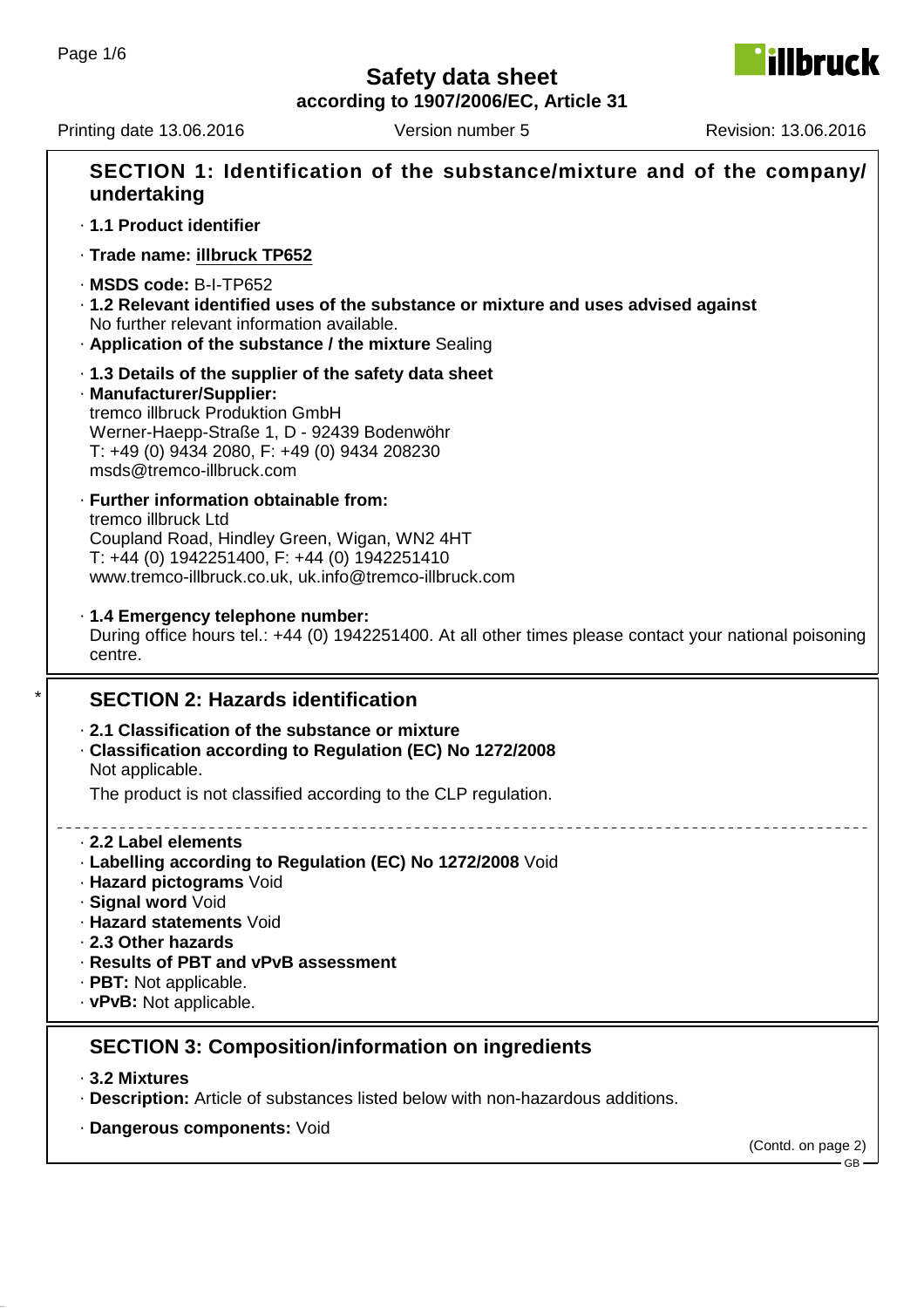**according to 1907/2006/EC, Article 31**

Printing date 13.06.2016 Version number 5 Revision: 13.06.2016

### **Trade name: illbruck TP652**

#### · **Additional information:**

This product is an "article" as defined under the REACH Regulation (EC) 1907/2006 Title I, Chapter 2, Article 3.

Out of scope for safety data sheet requirements under the REACH Regulation (EC) 1907/2006 Title IV, Article 31.

For the wording of the listed hazard phrases refer to section 16.

### **SECTION 4: First aid measures**

- · **4.1 Description of first aid measures**
- · **General information:** No special measures required.
- · **After inhalation:** Not applicable.
- · **After skin contact:** Not applicable.
- · **After eye contact:** Not applicable.
- · **After swallowing:** Not applicable.
- · **4.2 Most important symptoms and effects, both acute and delayed** No further relevant information available.
- · **Information for doctor:** No further relevant information available.
- · **Hazards** No further relevant information available.
- · **4.3 Indication of any immediate medical attention and special treatment needed** No further relevant information available.

### **SECTION 5: Firefighting measures**

- · **5.1 Extinguishing media**
- · **Suitable extinguishing agents:**

CO2, powder or water spray. Fight larger fires with water spray or alcohol resistant foam.

- · **For safety reasons unsuitable extinguishing agents:** Water with full jet
- · **5.2 Special hazards arising from the substance or mixture**
- Formation of toxic gases is possible during heating or in case of fire.
- · **5.3 Advice for firefighters**
- · **Protective equipment:** Wear self-contained respiratory protective device.

### **SECTION 6: Accidental release measures**

- · **6.1 Personal precautions, protective equipment and emergency procedures** Not required.
- · **6.2 Environmental precautions:** No special measures required.
- · **6.3 Methods and material for containment and cleaning up:** Pick up mechanically.
- · **6.4 Reference to other sections**

See Section 7 for information on safe handling.

See Section 8 for information on personal protection equipment.

See Section 13 for disposal information.

### **SECTION 7: Handling and storage**

· **7.1 Precautions for safe handling** No special measures required.

· **Information about fire - and explosion protection:** No special measures required.

(Contd. on page 3)



(Contd. of page 1)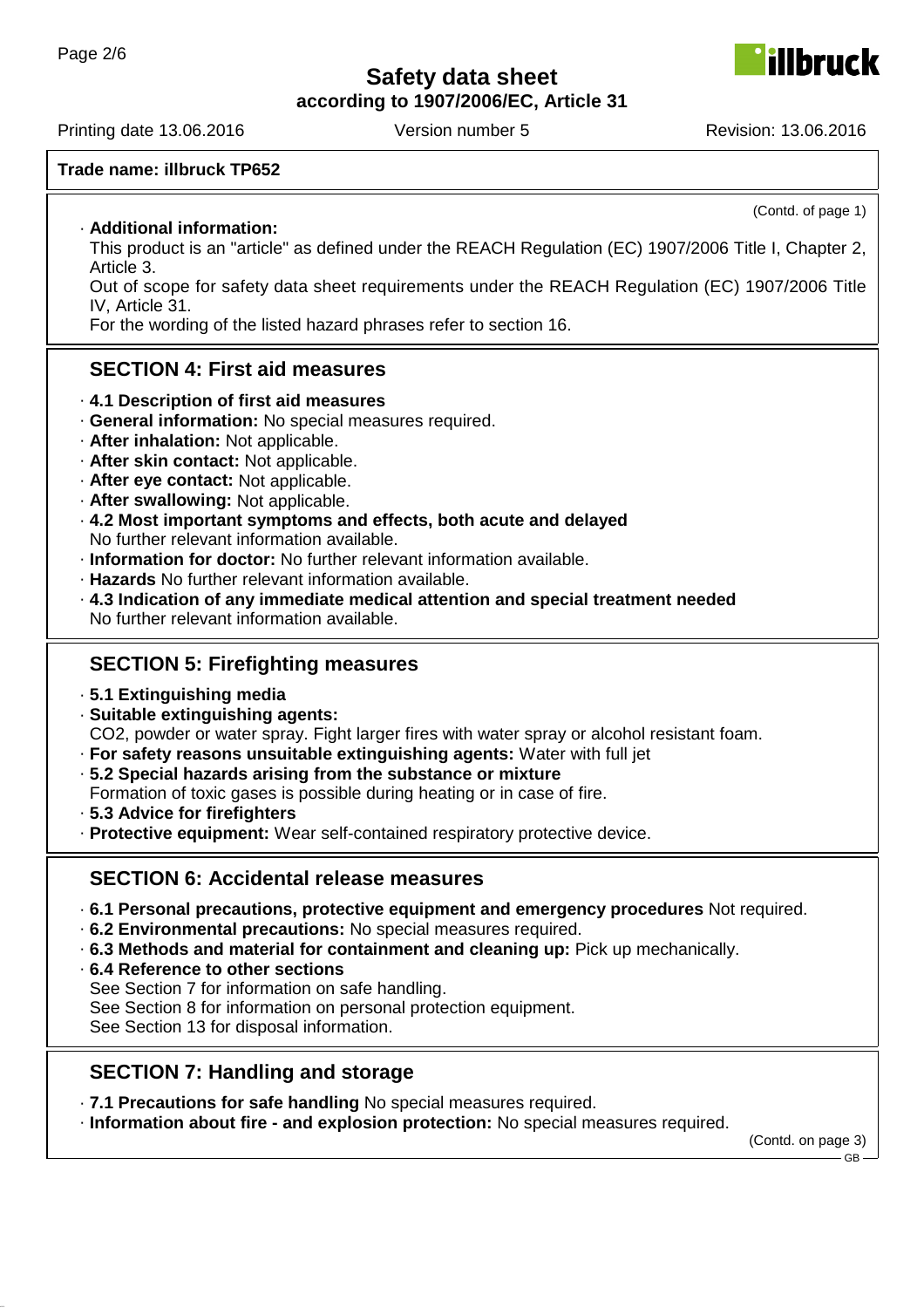**according to 1907/2006/EC, Article 31**

Printing date 13.06.2016 Version number 5 Revision: 13.06.2016

**hruck** 

**Trade name: illbruck TP652**

(Contd. of page 2) · **7.2 Conditions for safe storage, including any incompatibilities** · **Storage:** · **Requirements to be met by storerooms and receptacles:** No special requirements. · **Information about storage in one common storage facility:** Not required. · **Further information about storage conditions:** Protect from heat and direct sunlight. · **7.3 Specific end use(s)** No further relevant information available. **SECTION 8: Exposure controls/personal protection** · **Additional information about design of technical facilities:** No further data; see item 7. · **8.1 Control parameters** · **Ingredients with limit values that require monitoring at the workplace:** The product does not contain any relevant quantities of materials with critical values that have to be monitored at the workplace. · **Additional information:** The lists valid during the making were used as basis. · **8.2 Exposure controls** · **Personal protective equipment:** · **General protective and hygienic measures:** The usual precautionary measures are to be adhered to when handling chemicals. · **Respiratory protection:** Not required. · **Protection of hands:** Not required. · **Material of gloves** Not applicable. · **Penetration time of glove material** Not applicable. · **Eye protection:** Not required. · **Body protection:** Protective work clothing **SECTION 9: Physical and chemical properties** · **9.1 Information on basic physical and chemical properties** · **General Information** · **Appearance: Form:** Solid **Colour:** According to product specification · **Odour:** Characteristic · Odour threshold: Not determined. • **pH-value:** Not applicable. · **Melting point/Melting range:** Undetermined. · **Boiling point/Boiling range:** Undetermined. · **Flash point:** Not applicable. · **Flammability (solid, gaseous):** Not determined. · **Ignition temperature:**

**Decomposition temperature:** Not determined.

· **Self-igniting:** Product is not selfigniting.

(Contd. on page 4)

GB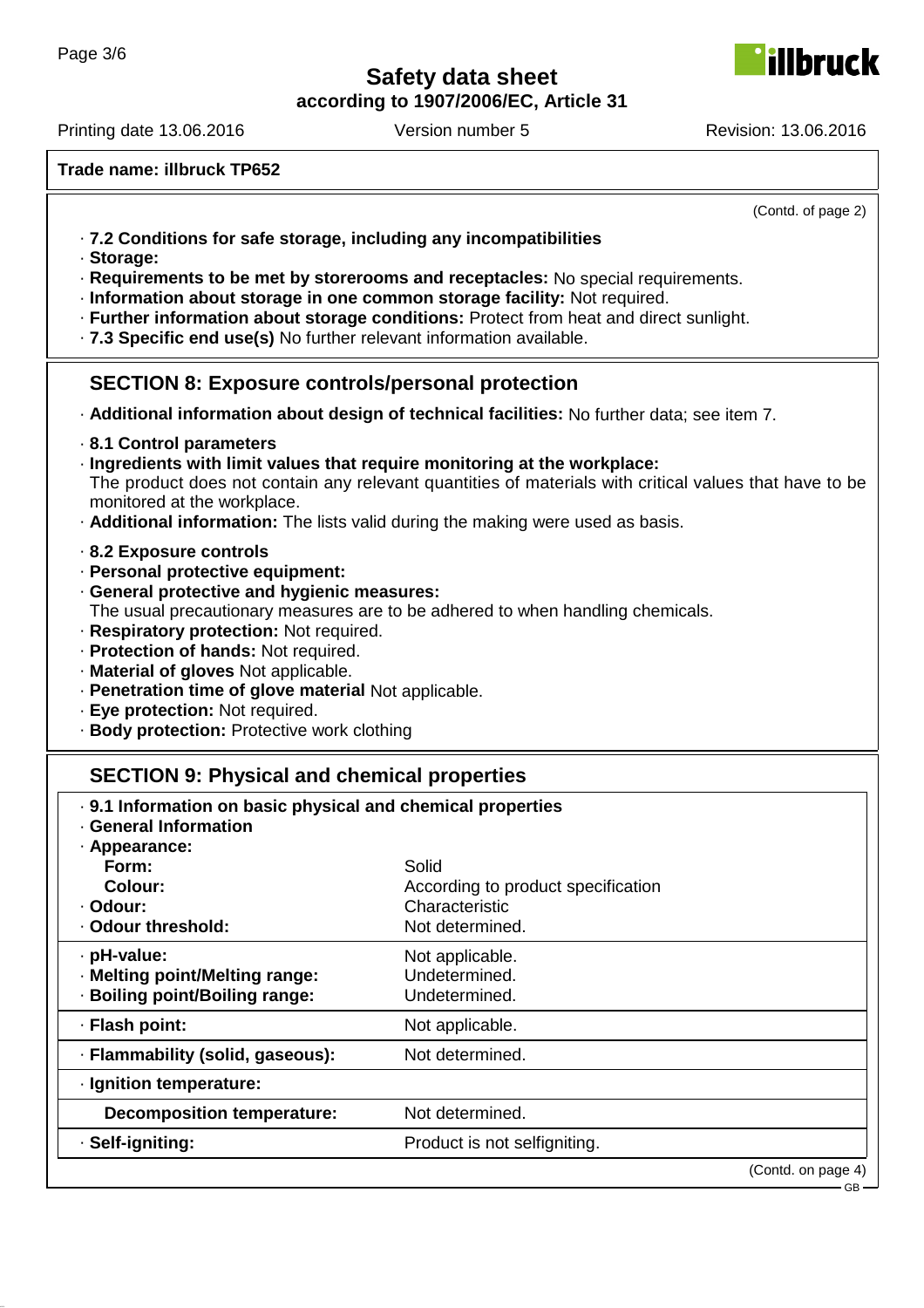lbruck

**according to 1907/2006/EC, Article 31**

Printing date 13.06.2016 Version number 5 Revision: 13.06.2016

|                                                            | (Contd. of page 3)                            |  |
|------------------------------------------------------------|-----------------------------------------------|--|
| Danger of explosion:                                       | Product does not present an explosion hazard. |  |
| $\cdot$ Explosion limits:                                  |                                               |  |
| Lower:                                                     | Not determined.                               |  |
| Upper:                                                     | Not determined.                               |  |
| · Vapour pressure:                                         | Not applicable.                               |  |
| · Density:                                                 | Not determined.                               |  |
| · Relative density                                         | Not determined.                               |  |
| · Vapour density                                           | Not applicable.                               |  |
| <b>Evaporation rate</b>                                    | Not applicable.                               |  |
| · Solubility in / Miscibility with                         |                                               |  |
| water:                                                     | Insoluble.                                    |  |
| · Partition coefficient (n-octanol/water): Not determined. |                                               |  |
| · Viscosity:                                               |                                               |  |
| Dynamic:                                                   | Not applicable.                               |  |
| Kinematic:                                                 | Not applicable.                               |  |
| . 9.2 Other information                                    | No further relevant information available.    |  |

### **SECTION 10: Stability and reactivity**

- · **10.1 Reactivity** Stable
- · **10.2 Chemical stability**
- · **Thermal decomposition / conditions to be avoided:**
- No decomposition if used according to specifications.
- · **10.3 Possibility of hazardous reactions** No dangerous reactions known.
- · **10.4 Conditions to avoid** No further relevant information available.
- · **10.5 Incompatible materials:** No further relevant information available.

· **10.6 Hazardous decomposition products:** No dangerous decomposition products known.

## **SECTION 11: Toxicological information**

- · **11.1 Information on toxicological effects**
- · **Acute toxicity** Based on available data, the classification criteria are not met.
- · **Primary irritant effect:**
- · **Skin corrosion/irritation** Based on available data, the classification criteria are not met.
- · **Serious eye damage/irritation** Based on available data, the classification criteria are not met.
- · **Respiratory or skin sensitisation** Based on available data, the classification criteria are not met.
- · **CMR effects (carcinogenity, mutagenicity and toxicity for reproduction)**
- · **Germ cell mutagenicity** Based on available data, the classification criteria are not met.
- · **Carcinogenicity** Based on available data, the classification criteria are not met.
- · **Reproductive toxicity** Based on available data, the classification criteria are not met.
- · **STOT-single exposure** Based on available data, the classification criteria are not met.
- · **STOT-repeated exposure** Based on available data, the classification criteria are not met.
- · **Aspiration hazard** Based on available data, the classification criteria are not met.

(Contd. on page 5)

GB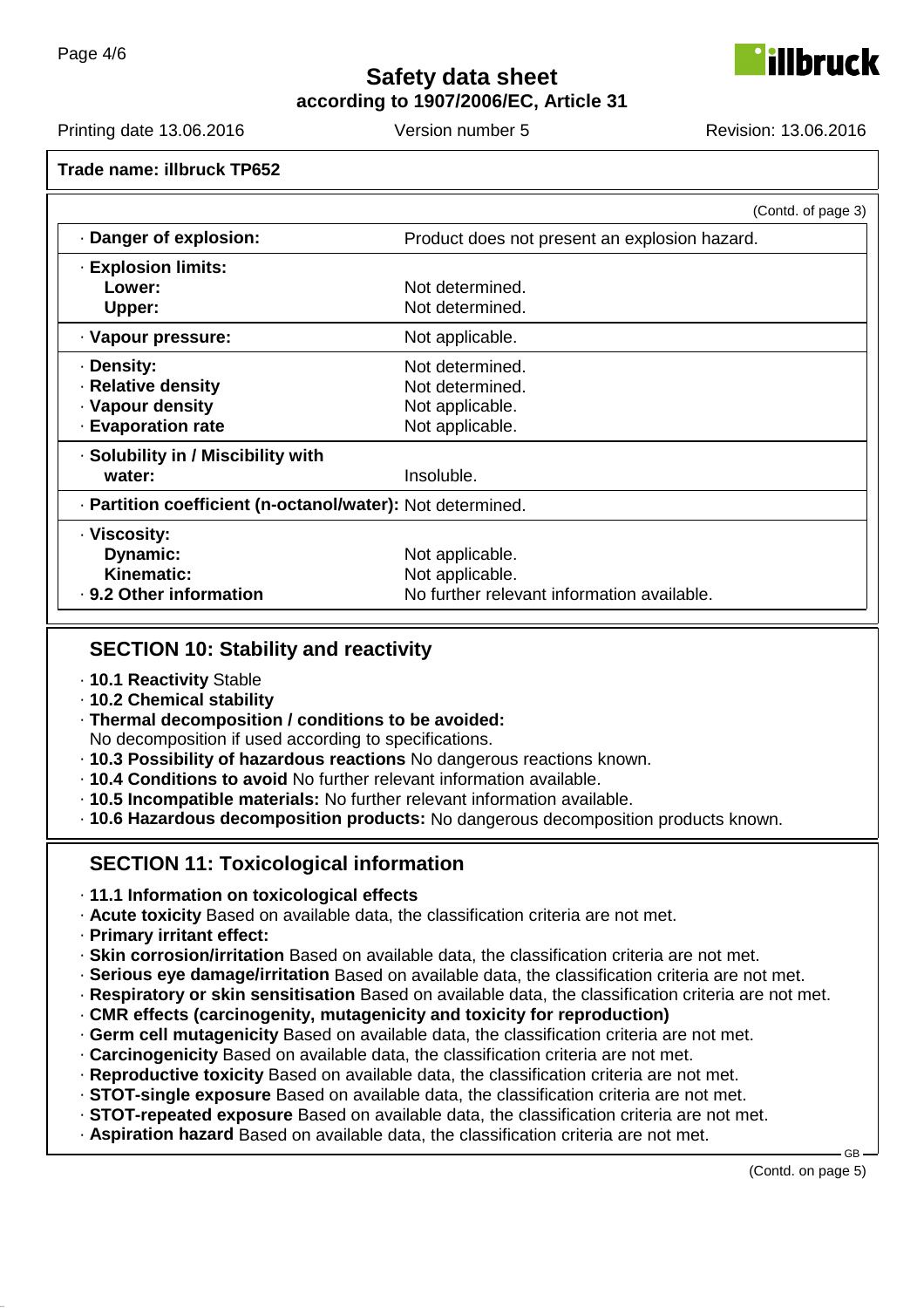**according to 1907/2006/EC, Article 31**

Printing date 13.06.2016 **Version number 5** Revision: 13.06.2016

**Trade name: illbruck TP652**

(Contd. of page 4)

### **SECTION 12: Ecological information**

- · **12.1 Toxicity**
- · **Aquatic toxicity:** No further relevant information available.
- · **12.2 Persistence and degradability** Heavily biodegradable
- · **12.3 Bioaccumulative potential** No further relevant information available.
- · **12.4 Mobility in soil** No further relevant information available.
- · **Additional ecological information:**
- · **General notes:** Generally not hazardous for water
- · **12.5 Results of PBT and vPvB assessment**
- · **PBT:** Not applicable.
- · **vPvB:** Not applicable.
- · **12.6 Other adverse effects** No further relevant information available.

### **SECTION 13: Disposal considerations**

· **13.1 Waste treatment methods**

- · **Recommendation** Disposal must be made according to official regulations.
- · **Uncleaned packaging:**
- · **Recommendation:** Disposal must be made according to official regulations.

# **SECTION 14: Transport information** · **14.1 UN-Number** · **ADR, ADN, IMDG, IATA** Void · **14.2 UN proper shipping name** · **ADR, ADN, IMDG, IATA** Void · **14.3 Transport hazard class(es)** · **ADR, ADN, IMDG, IATA** · **Class** Void · **14.4 Packing group** · **ADR, IMDG, IATA** Void · **14.5 Environmental hazards:** · **Marine pollutant:** No **14.6 Special precautions for user** Not applicable. · **14.7 Transport in bulk according to Annex II of Marpol and the IBC Code** Not applicable. · **UN "Model Regulation":** Void

## **SECTION 15: Regulatory information**

· **15.1 Safety, health and environmental regulations/legislation specific for the substance or mixture**

Directive 1999/45/EC.